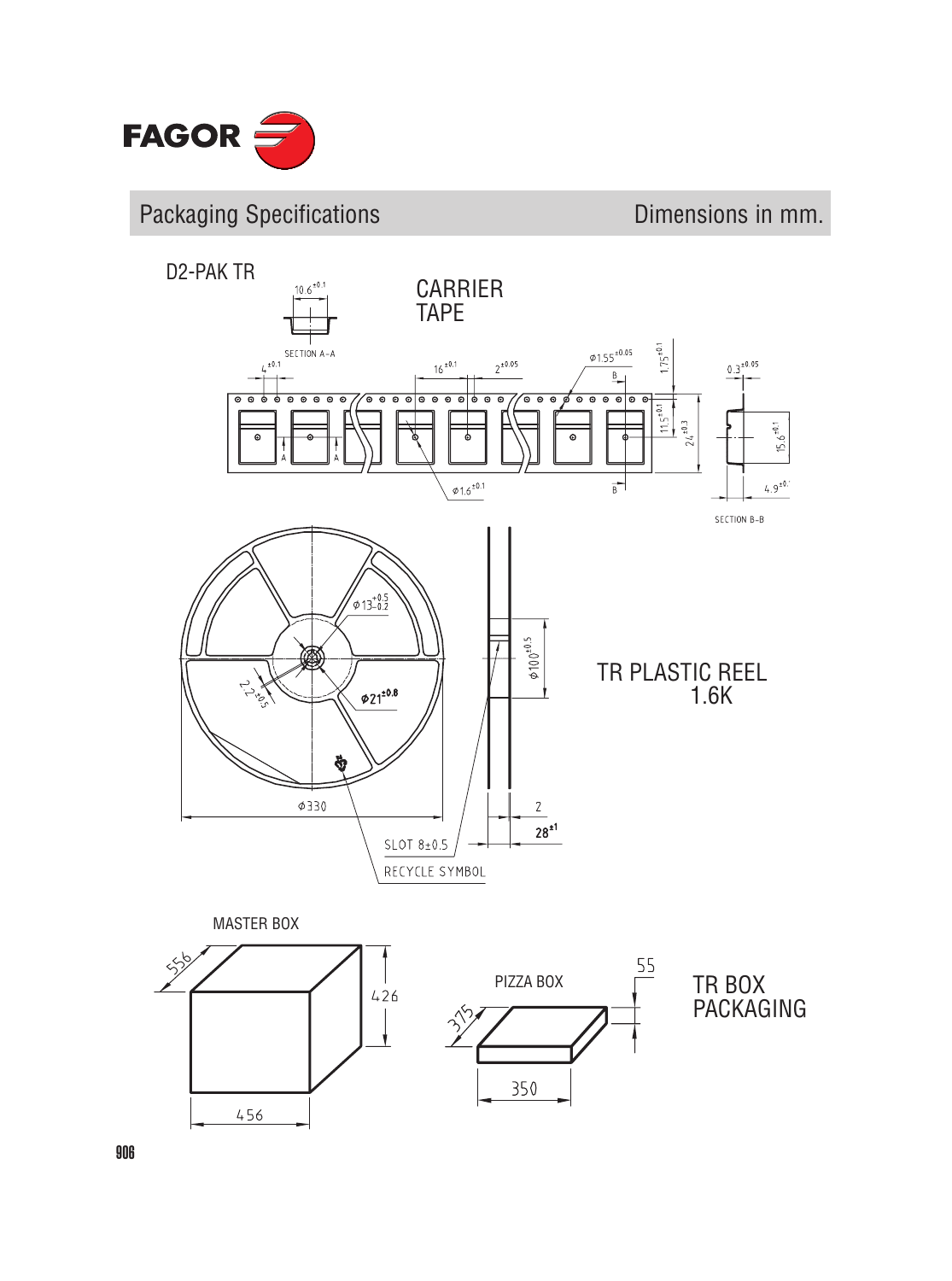





All dimensions in mm.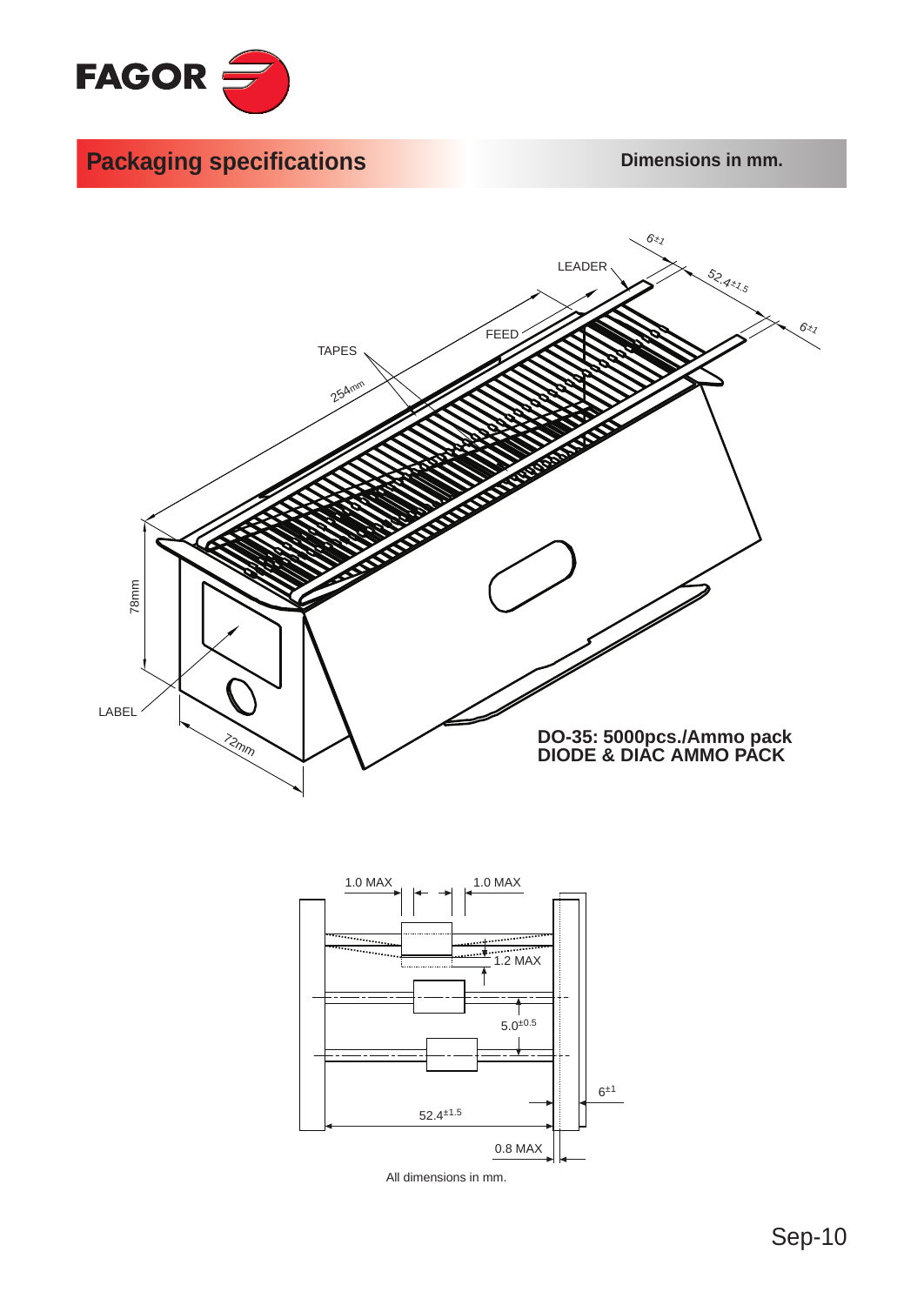

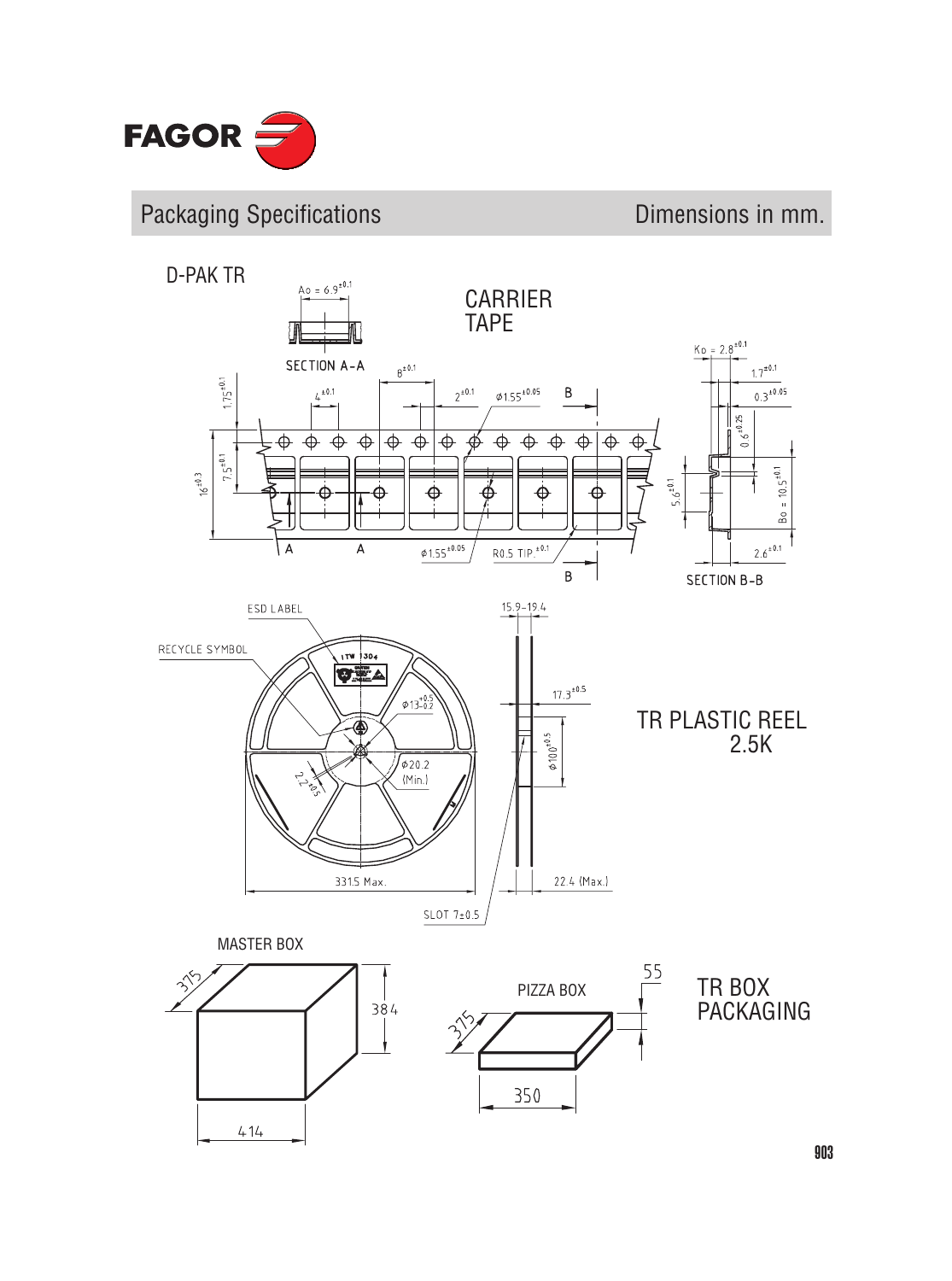

**Packaging Specificactions** 

Dimensions in mm

**INSULATED TO-220AB** 



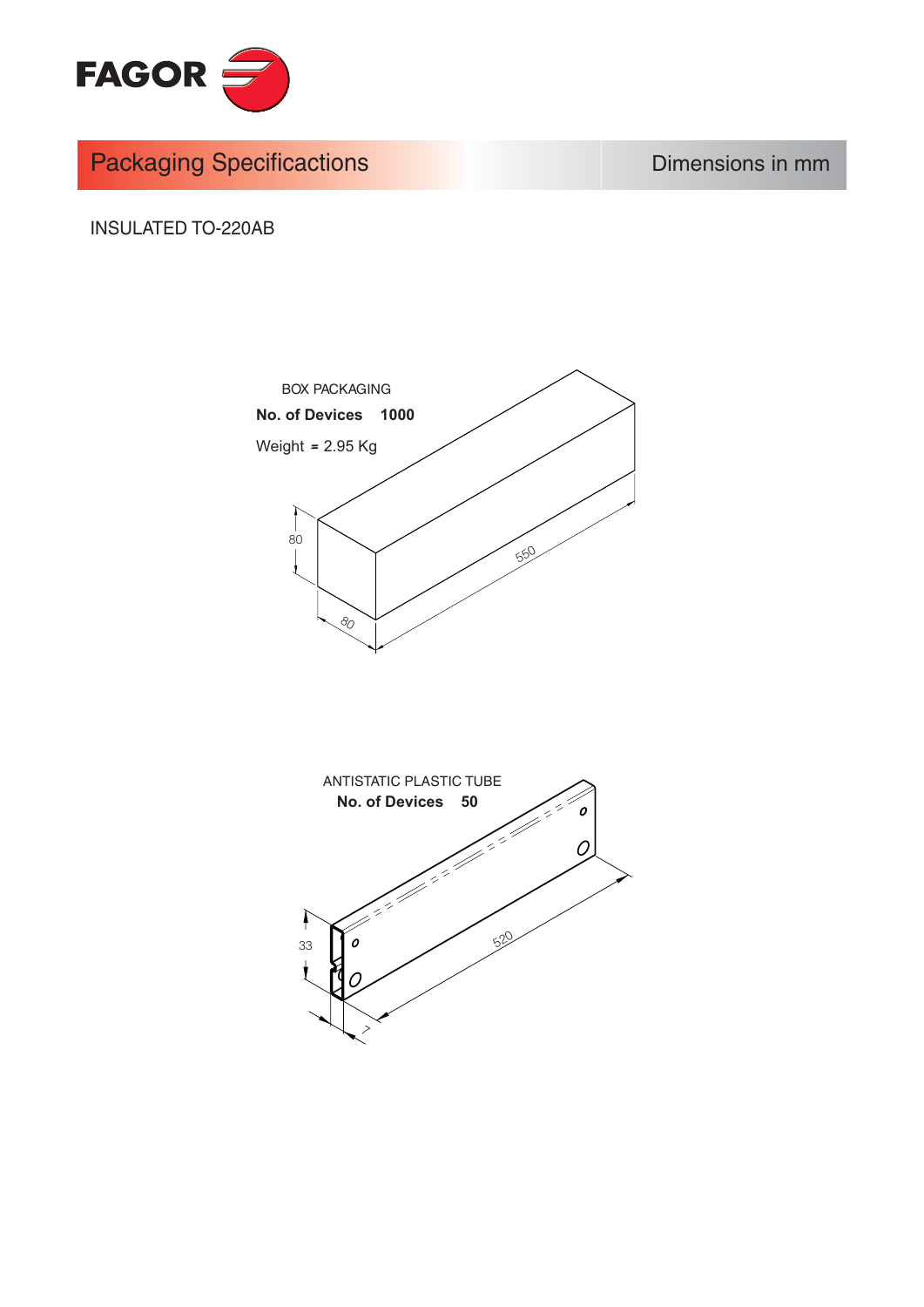

**Packaging Specificactions** 

Dimensions in mm

**INSULATED TO3P** 



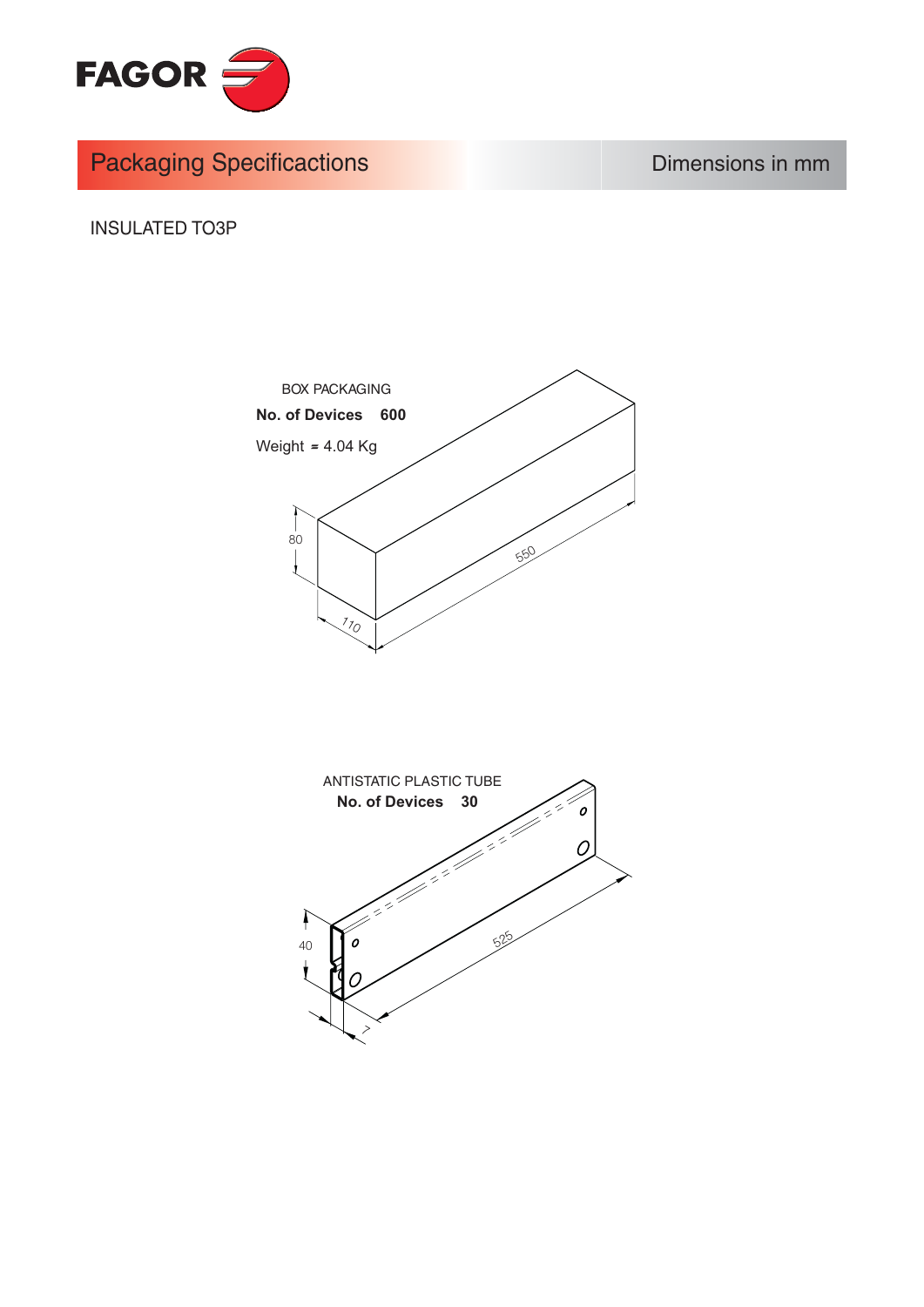

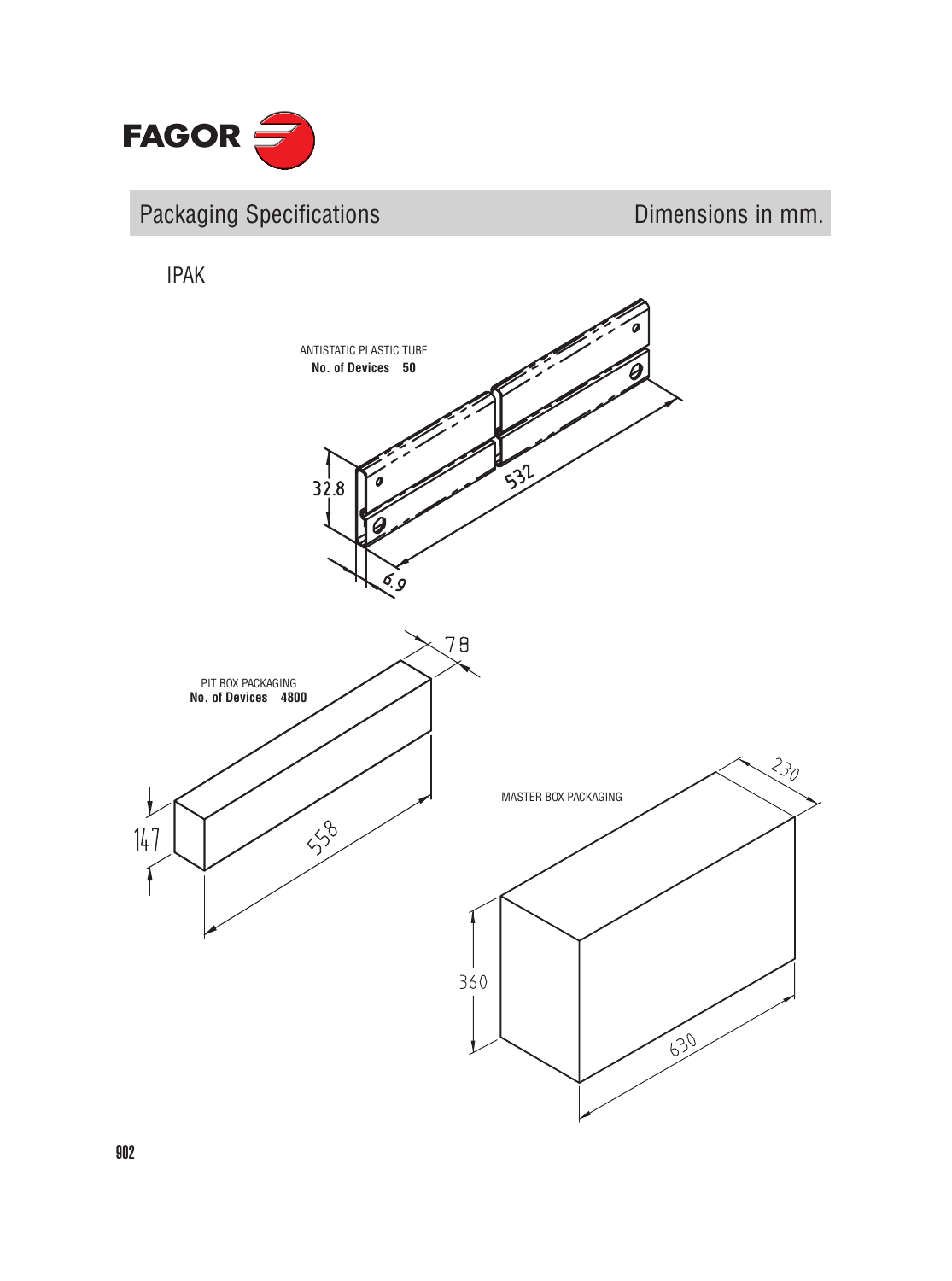



## **MINIMELF**

## **TAPING SPECIFICATION:**



## Notes:

- 1. Maximum of 0.5% of the total number of components per reel may be missing-exclusively at the beginning<br>and at the end of the reel.
- 2. A maximum of three consecutive components may be missing provided this gap is followed by six<br>consecutive components.



## **Packing Detail:**

| <b>PACKAGE</b> | <b>STANDARD PACK</b> |                   | <b>INNER CARTON BOX</b> |     | <b>OUTTER CARTON BOX</b>       |      |         |
|----------------|----------------------|-------------------|-------------------------|-----|--------------------------------|------|---------|
|                | <b>Details</b>       | Net Weight / Q ty | <b>Size</b>             | Qtv | Size                           | Qtv  | Gr Wt   |
| SOD80C TR      | 2.5K/reel            | 66.7 qm/2.5K      | 194 x 185 x 120 mm l    | 25K | $395 \times 265 \times 223$ mm | 100K | 5.99 kg |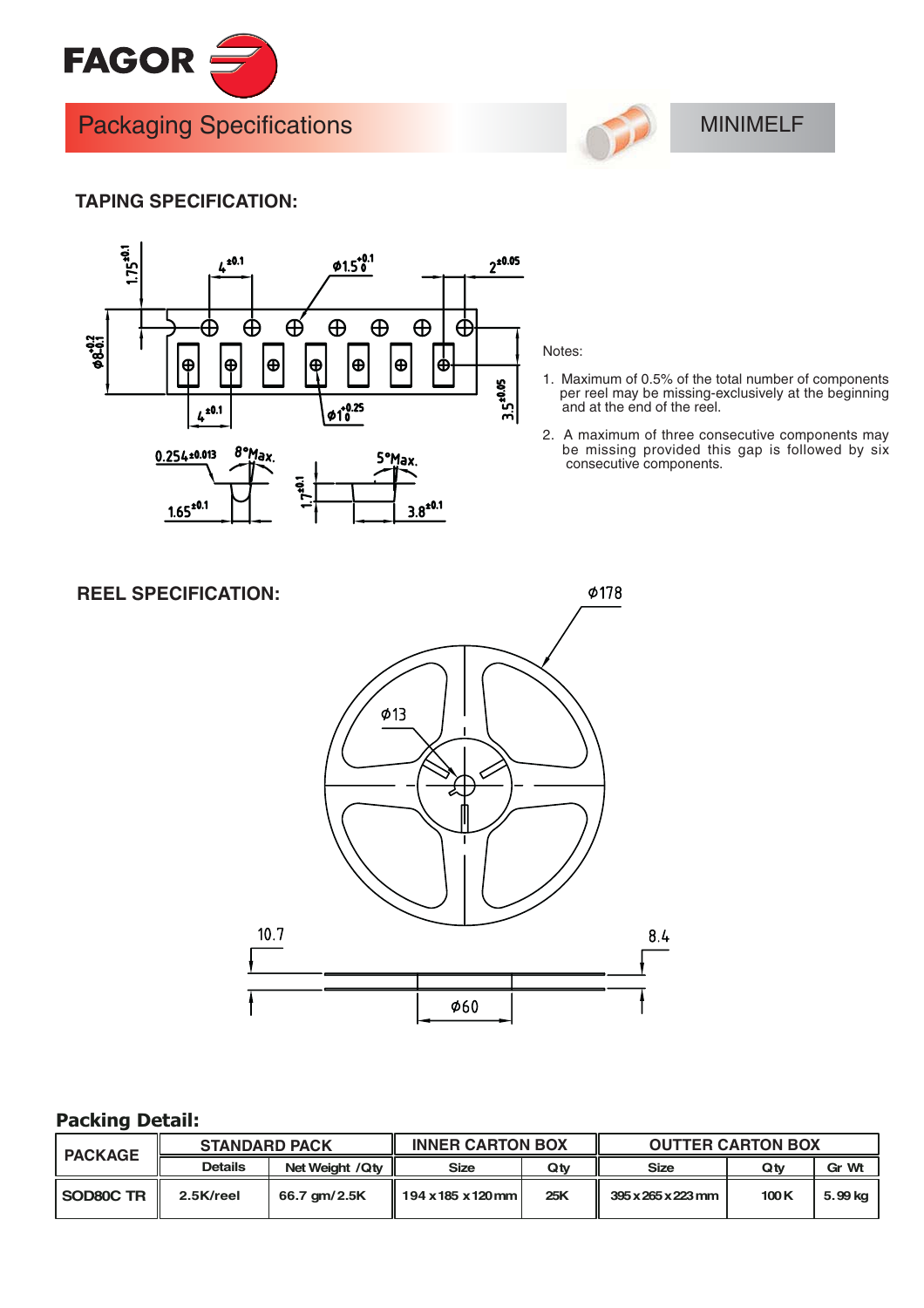

**Packaging specifications** 

**DIMENSIONS** in mm.

**SOT-223 RB** 

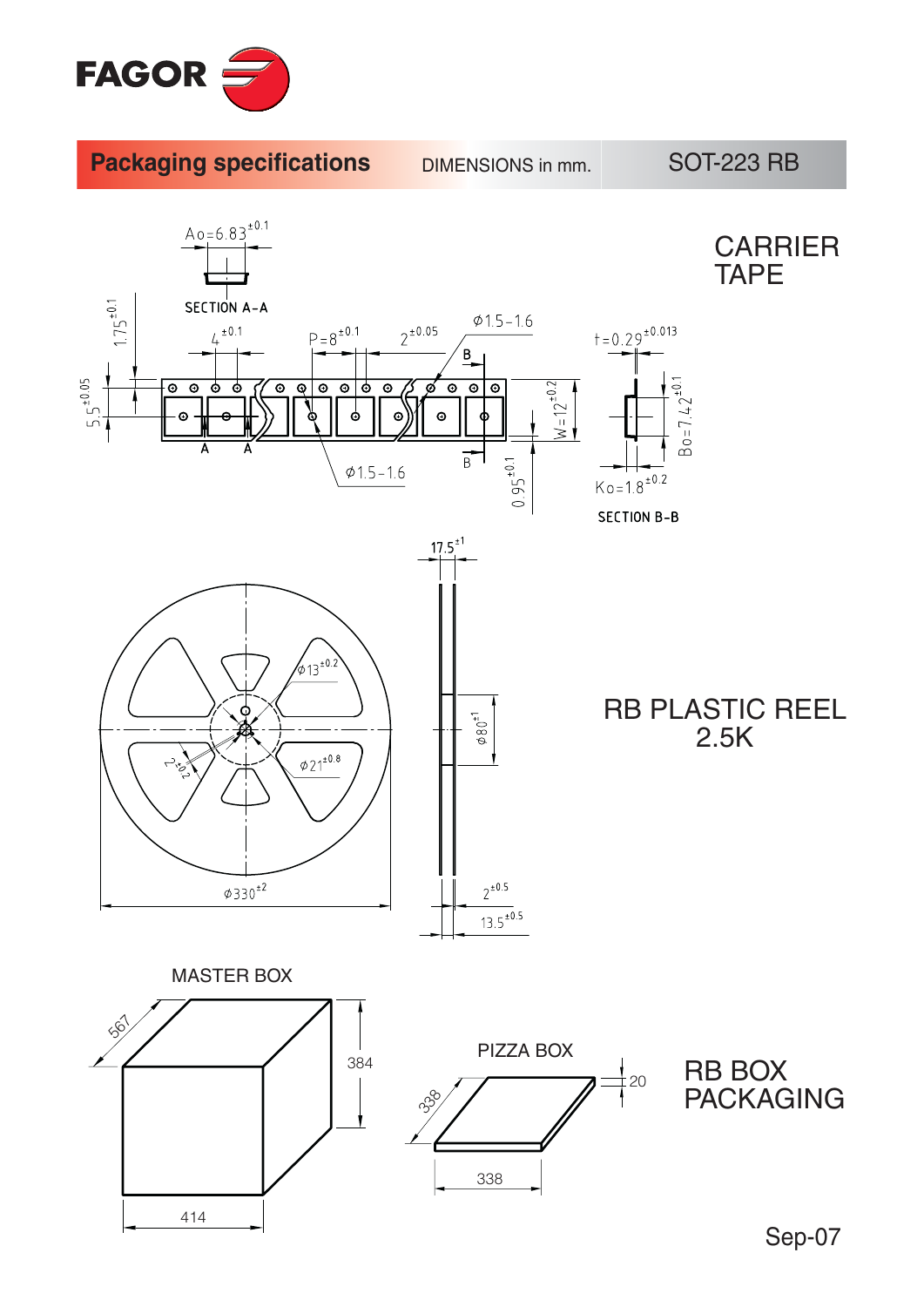

TO-92

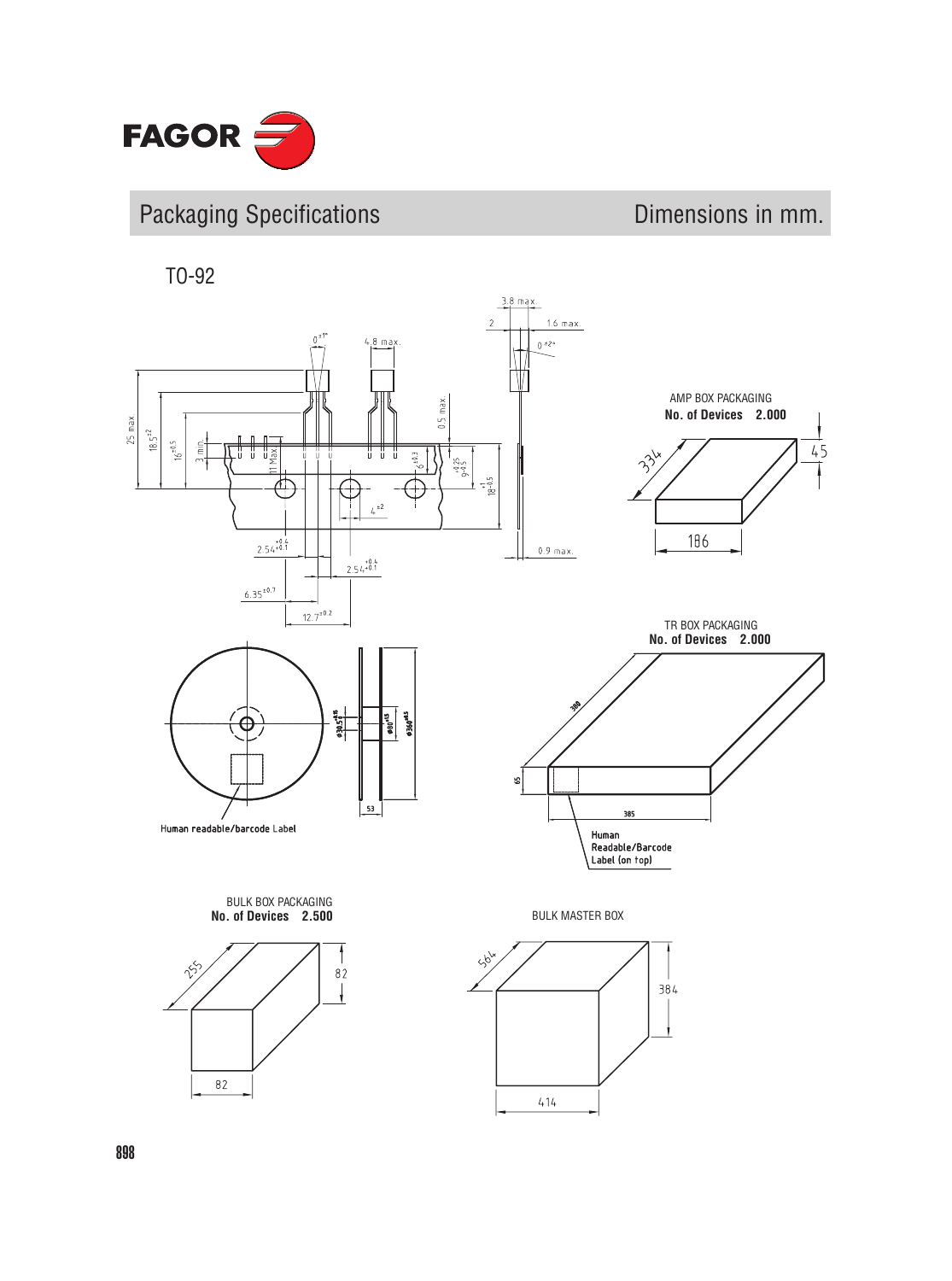

TO-220AB

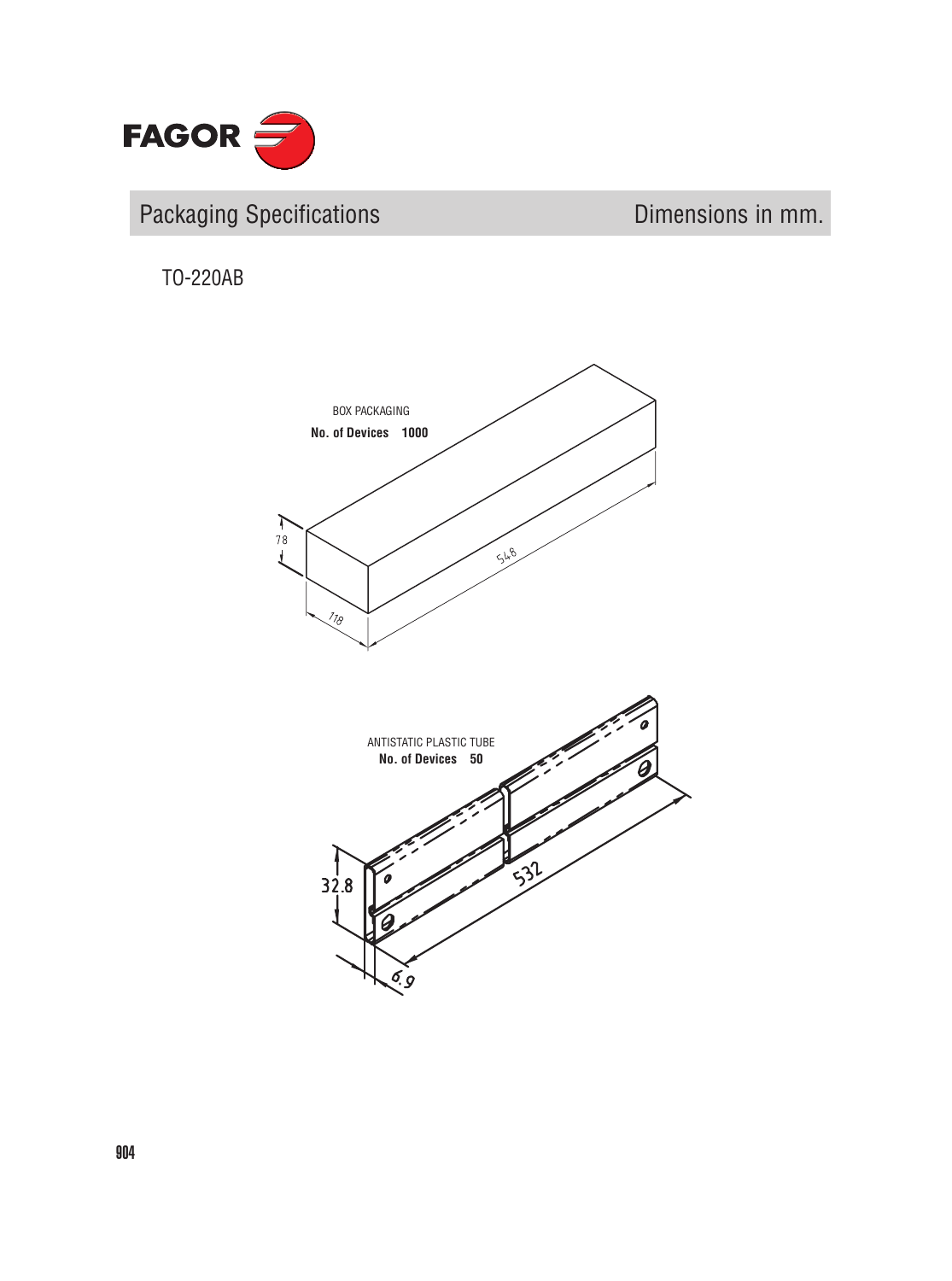

# Packaging Specifications **Dimensions** Dimensions in mm.

TO-220F